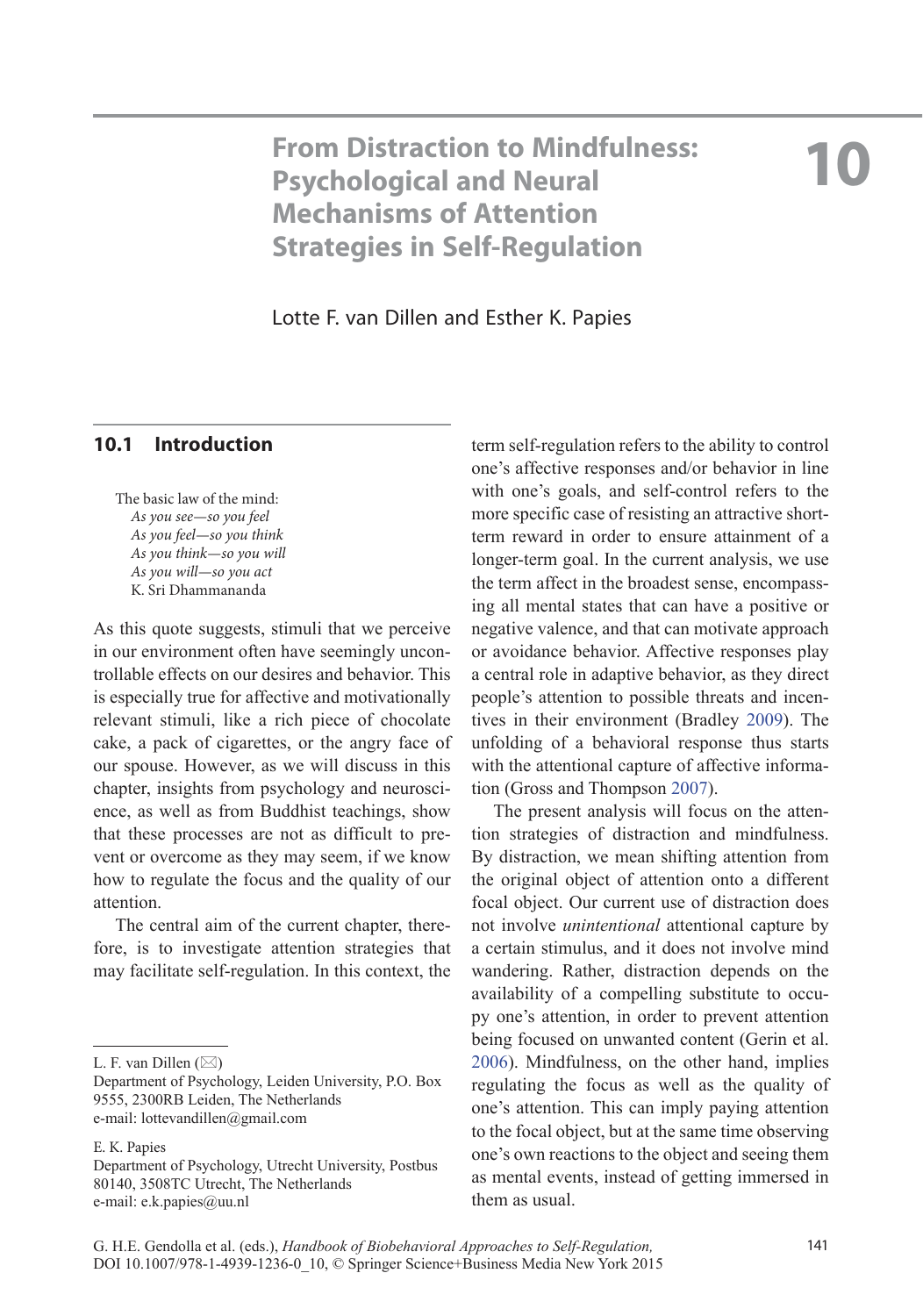In the following, we first discuss the basic concepts of attention. We will then continue by reviewing both behavioral and neuropsychological research on why affective responses are difficult to control, and suggest that this can at least partly be explained by the attentional priority of affective information. Next, we describe how affective responses may be regulated through the capture of attention by distracting information, and we will show that loading one's working memory resources with a distracter task can be an effective self-regulation strategy. Then, we will discuss theoretical underpinnings and empirical evidence on the application of mindfulness, which can change the quality as well as the regulation of attention. We will close this chapter by discussing the overlap, differences, and relations between various attention strategies, as well as implications for their application**.**

# **10.2 The Attentional Priority of Affective Information**

Attention reflects the enhanced processing of some aspects of the environment while ignoring others (Johnston and Dark [1986\)](#page-12-0). As such, attention is used to select the information that is most relevant for an individual's current goals from the constant stream of information that an individual is exposed to. Attention is commonly thought to be controlled by two mechanisms: bottom-up processes that are driven by salient information properties (i.e., stimulus-driven), and top-down processes in accord with people's ongoing plans and behaviors (i.e., goal-driven; Corbetta et al. [2008;](#page-11-3) Egeth and Yantis [1997;](#page-11-4) Pessoa and Ungerleider [2004\)](#page-13-0).

Bottom-up attention filters select information on the basis of salient aspects that are likely to be important for adaptive behavior (Egeth and Yantis [1997\)](#page-11-4), such as threat or reward, or other features with a strong biological relevance (Bradley et al. [2009\)](#page-11-0). The nervous system responds to these particular aspects in a powerful and automatic manner, such that they are prioritized in further processing (Knudsen [2007\)](#page-12-1). Top-down attentional control, on the other hand, is directed

by the plans and actions people engage in, and may be crucial for flexible, goal-directed behavior (Corbetta et al. [2008\)](#page-11-3). Top-down attentional control has the capacity to modulate or overwrite bottom-up attention filters and prioritizes information most relevant for the current task goal (Knudsen [2007;](#page-12-1) Pessoa and Ungerleider [2004\)](#page-13-0). Accordingly, top-down attentional control may lie at the heart of effective self-regulation.

The human brain is designed in a way that affective information easily captures attention via bottom-up processes (Anderson and Phelps [2001;](#page-11-5) Berridge [2009](#page-11-6); Bradley [2009\)](#page-11-0). Research has demonstrated how processing of both threat and reward can occur quickly and unintentionally, and triggers responses across a broad array of sensory modalities (Berridge [2009;](#page-11-6) Bradley [2009;](#page-11-0) Nolen-Hoeksema et al. [1993](#page-12-2)). Selfregulation theorists have referred to this affective primacy as the core contributor to self-control failure (Mann and Ward [2004](#page-12-3); Metcalfe and Mischel [1999\)](#page-12-4). The "hot/cool model of willpower" (Metcalfe and Mischel [1999\)](#page-12-4), for example, suggests that motivational "hot'' cues about a desired object activate arousal, driving individuals to the immediate goal response, and that to override this tendency, informational "cool'' cognitive cues about the stimulus are needed to direct attention to maladaptive aspects of the situation. As oftentimes, such "cool" reminders are not present, go unnoticed, or lack urgency, "hot" cues gain primary control over our behavior. For example, when exposed to an attractive piece of chocolate cake at one's favorite coffee house, this may trigger simulations of its creamy texture, the rich chocolate flavor, and the expectation of reward from eating it (Papies [2013\)](#page-12-5) which may capture attention and inhibit thoughts about its calorie content and one's long-term health goals (Papies et al. [2008](#page-12-6)). Accordingly, self-control can be considered as a "battle" that arises due to conflicting representations that compete with each other to influence behavior, with the affective response, due to its attentional primacy, commonly having a notable advantage (Hofmann and Van Dillen [2012](#page-12-7)).

Affective information not only draws attention more easily through bottom-up processes, once it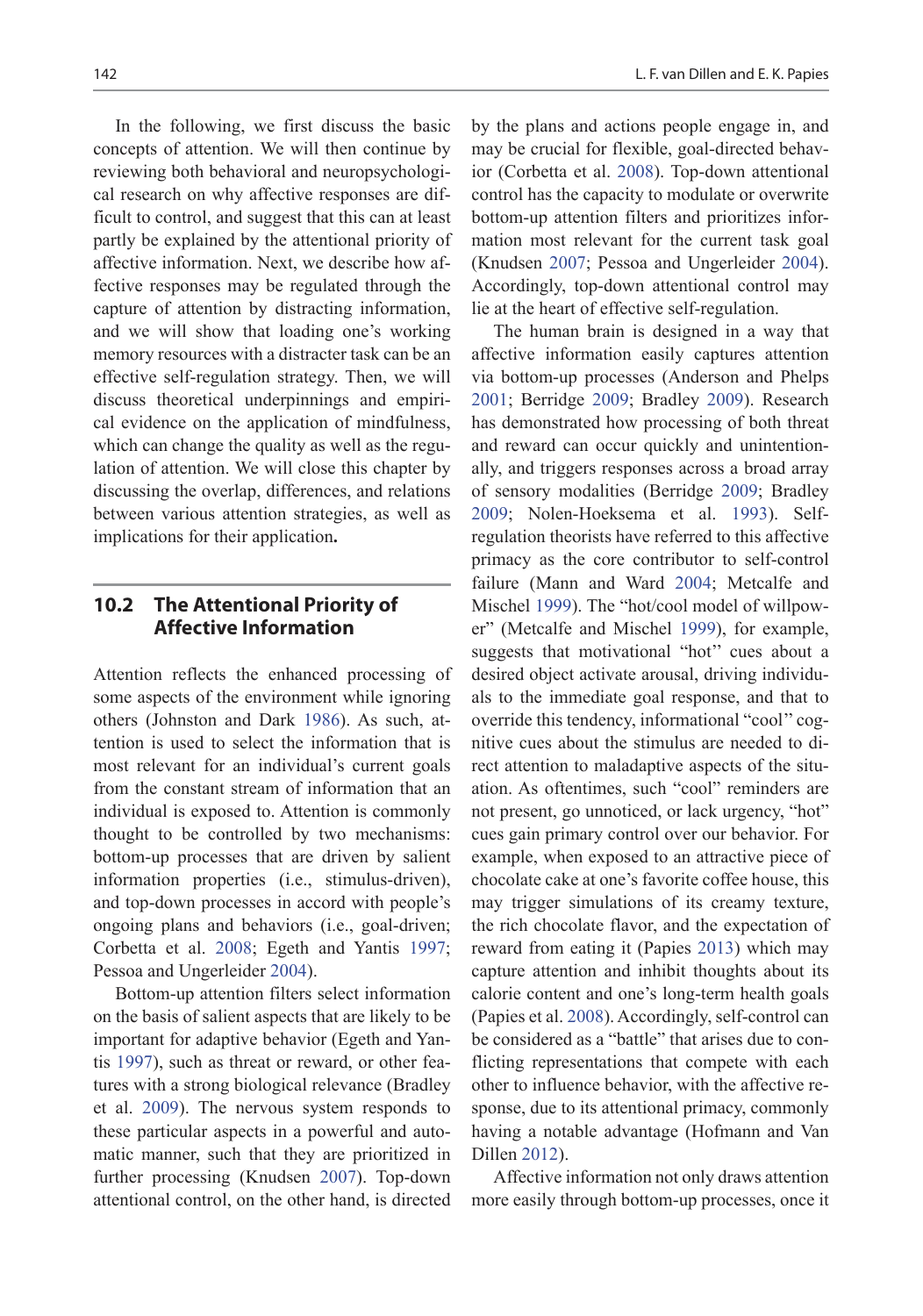gains access to our working memory system, but it also facilitates attention via top-down processes to other affective information (Kavanagh et al., [2005\)](#page-12-8), which may result in a vicious cycle of thinking that can prolong and intensify people's affective states (Kavanagh et al. [2005;](#page-12-8) Papies et al. [2008](#page-12-6); Siemer [2005\)](#page-13-1). For example, individuals, who tend to engage in negative ruminative thinking after an initial negative event, display exacerbated depressive symptoms over time, and are at a higher risk of developing new depressive episodes (Nolen-Hoeksema and Morrow [1993\)](#page-12-2). Similarly, preferential attention for desirable targets enhances the motivation of attaining these targets (Gable and Harmon-Jones [2011](#page-11-7)), which in turn, has been found to relate to the intensity of cravings (Berridge [2009;](#page-11-6) Kavanagh et al. [2005\)](#page-12-8), and, ultimately, self-control failures such as relapse (e.g., Field and Eastwood [2005;](#page-11-8) Franken [2003](#page-11-9)).

## **10.3 Distraction as a Tool for Self-Regulation**

One explanation for the detrimental effects of affective processing on goal-directed human behavior is the idea that affective responses draw upon limited working memory resources (Kavanagh et al. [2005](#page-12-8)). More specifically, affect may increase the allocation of attention to affectcongruent information, at the cost of task-related information (Joormann and Siemer [2004\)](#page-12-9). Thus, affect may "hijack" cognitive processing systems commonly engaged in top-down control. Paradoxically, the idea that affect occupies limited mental resources has also been the starting point for research on an effective self-regulation strategy, namely distraction.

Whenever people direct their attention away from a focal event, they engage in distraction. In a series of experiments, popularly known as "the marshmallow test," Mischel and colleagues demonstrated the phenomenon of using distraction for self-regulation in preschool children (Metcalfe and Mischel [1999;](#page-12-4) Mischel et al. [1989\)](#page-12-10). In this paradigm, a young child can choose a desired treat immediately, such as a marshmallow, but

can decide to wait until the experimenter returns in order to get two of the desired treats. Typically, in such experiments, attention to motivational stimuli drives children to choose the immediate reward (i.e., the affective primacy effect). However, children who were encouraged to think about pleasant, distracting thoughts (i.e., "if you want, while you're waiting, you can think about Mommy pushing you on a swing'') were more capable of foregoing the immediate reward than children who had not been given this opportunity (Mischel et al. [1989\)](#page-12-10).

Research has demonstrated the effectiveness of distraction by a wide range of activities, such as visualizing neutral scenes (Joormann and Siemer [2004;](#page-12-9) Rusting and Nolen-Hoeksema [1998\)](#page-13-2), sorting cards (Morrow and Nolen-Hoeksema [1990\)](#page-12-11), responding to colored lights (Christenfeld [1997\)](#page-11-10), playing a game of Tetris (Holmes et al. [2009](#page-12-12); Van Dillen et al. [2012](#page-13-3)), and filling out bogus questionnaires (Glynn et al. [2002\)](#page-11-11). Apparently then, the effects of distraction are not restricted to a specific task type, but rely on more general aspects of attentional processing. Indeed, as we suggest in the present analysis, distraction may reduce bottom-up attention to affective information through the use of limited working memory resources for task-related top-down attentional control processes.

#### **10.3.1 A Working Memory Account of Distraction**

The basic assumption of our working memory account (Van Dillen and Koole [2007](#page-13-4)) is that task-related and affective information compete over working memory resources because working memory capacity is limited. When working memory demands of other activities are low, processing of affective information will by default receive priority due to bottom-up attentional selection, and may accordingly impact people's mental states and behavior. However, when a focal task requires more top-down control, for example, because of its high complexity, more working memory resources are needed to perform the task effectively, such that fewer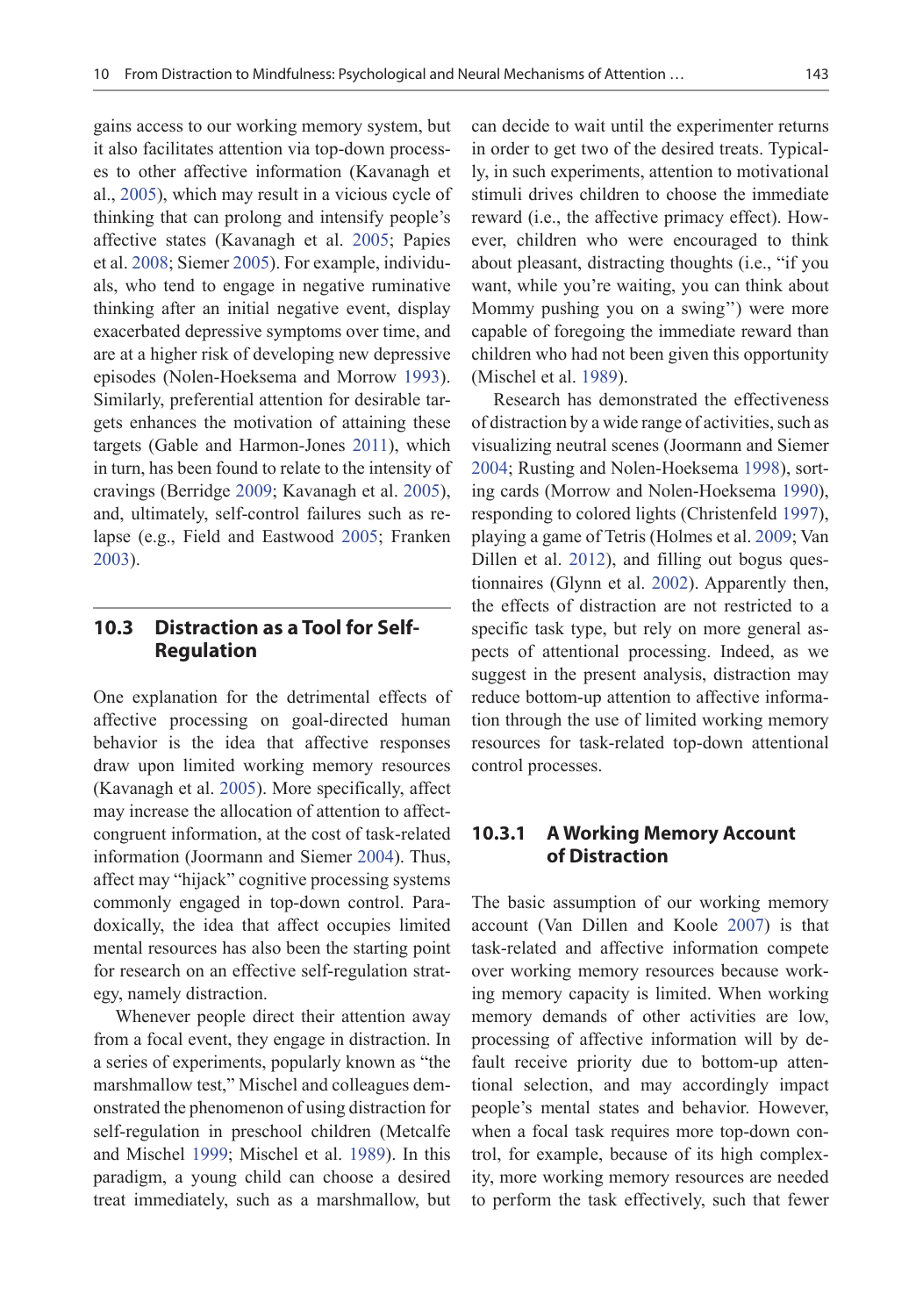resources will be available for affective processing (Knudsen [2007\)](#page-12-1). Bottom-up attention to affective stimuli, and the subsequent processing thereof, thus may depend on the availability of working memory resources—even if these stimuli have previously been assumed to automatically capture attention regardless of the current state or mindset of the organism (Pratto and John [1991](#page-13-5)).

In an initial set of studies testing these hypotheses (Van Dillen and Koole [2009\)](#page-13-6), people categorized the gender of angry and happy facial expressions, while they concurrently performed a more or less demanding focal task, such as solving simple or more complex math equations or rehearsing a one- versus eight-digit number. In this context, the emotional expression of the faces is irrelevant for performance on the gendernaming task. Accordingly, longer response latencies to angry than to happy faces index greater bottom-up attentional interference of negative information (reflecting a negativity bias, Pratto and John [1991\)](#page-13-5). Participants indeed displayed such a negativity bias, but only when working memory load was low. When working memory load was high, participants responded as fast to angry as to happy faces. Moreover, picture negativity did not interfere with performance on the focal digit span task. In an extension of this work, we found that the N2 component and the late positive potential (LPP) complex of the event-related brain potential, an index of motivated attention that commonly displays greater amplitudes to negative as opposed to positive cues, and that emerges at around 250 ms following stimulus presentation, no longer differentiated between angry faces and happy faces under high load conditions and was generally attenuated (Van Dillen and Derks [2012](#page-13-7)).

In another recent extension of our working memory account to the domain of appetitive motivation (Van Dillen et al. [2013\)](#page-13-8), we demonstrated that loading working memory by means of a digit span manipulation not only reduces the negativity bias but also the attentional bias to attractive compared to neutral stimuli. Specifically, only under conditions of no or low working memory load did participants display an attentional bias to motivationally relevant stimuli, such as attractive food and attractive faces of opposite-sex others. When participants were under high working memory load while processing these stimuli, the attentional bias disappeared. Together, these findings suggest that occupying working memory with a demanding task can reduce bottom-up attentional selection of both aversive and appetitive stimuli. This may have important implications for self-regulation, as we discuss shortly.

#### **10.3.2 Distraction and Affective Responses**

In the previous section, we discussed findings that demonstrated that bottom-up attention to affective information requires the use of limited working memory resources, which may underlie the effectiveness of distraction as a self-regulation strategy. If taxing working memory reduces prioritized attention to affective information, this may subsequently impact people's affective responses to this information and their evaluations of this information. Indeed, quite a number of findings now suggest this is the case.

In the first systematic exploration of these mechanisms, Erber and Tesser [\(1992](#page-11-12)) examined the effect of the amount of effort that participants invested in a distracter task. Here, participants viewed an emotionally arousing film clip after which they solved math equations for 10 min and then reported their moods. Participants displayed less negative moods in response to the film clip when they were told that effort at the distracter task was instrumental for performance rather than unrelated to performance, or when they solved complex rather than simple math equations. Erber and Tesser ([1992\)](#page-11-12) explained their findings in terms of a limited capacity model, arguing that: "…it may be that a task which requires the bulk of people's cognitive resources 'absorbs' moods by preventing further preoccupation with mood-related thoughts" (p. 342).

If affective responses require limited working memory resources, the intensity of the re-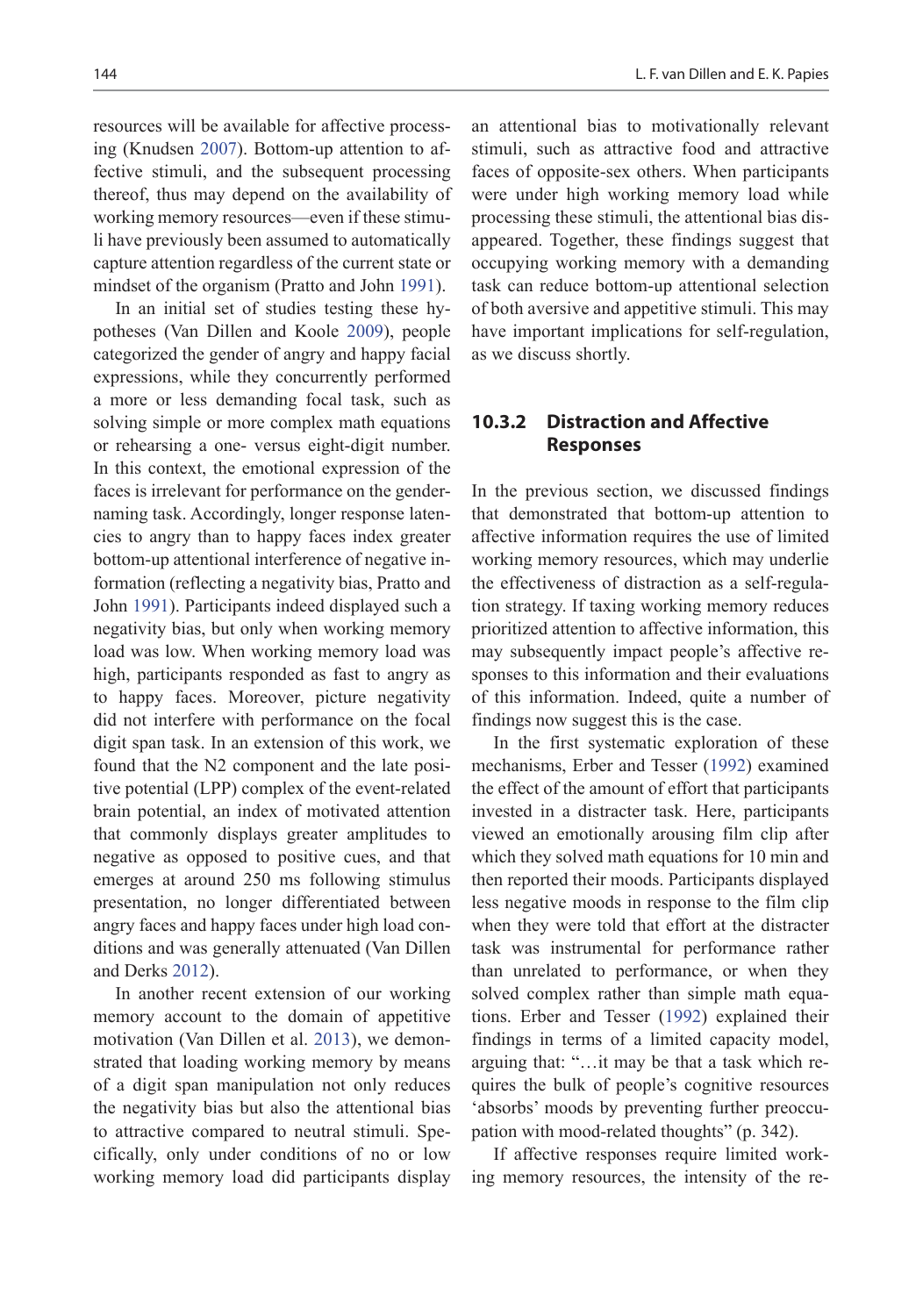sponse may not only depend on the presence of a distracter task but also on the degree to which a task incorporates working memory resources. Provided that working memory capacity is a limited, but continuous variable, the involvement of working memory resources by a distracter task should have a gradual impact on people's negative feelings, such that a highly demanding task reduces the intensity of people's negative feelings to a greater degree than a moderately demanding task, whereas a moderately demanding task will still be more effective than a mildly demanding task.

In a set of three experiments (Van Dillen and Koole [2007](#page-13-4)), we systematically varied working memory load of a distracter task and examined its effect on self-reported negative affect. Participants viewed a series of neutral, mildly negative, or strongly negative pictures, followed by a more or less demanding task (or no task) and a feeling scale. Across the three experiments, variations in working memory load were indeed found to moderate the impact of viewing negative pictures on negative feelings (Van Dillen and Koole [2007\)](#page-13-4). Participants reported less negative feelings after viewing negative pictures when they performed a complex task rather than no task, or a simple task. The moderating effect of performing a task on negative feelings was stronger when the task was unpredictable, than when it was predictable, and was stronger for intensely negative stimuli (which engage more working memory capacity; Siemer [2005](#page-13-1)) than mildly negative stimuli. In line with a working memory account, these experiments thus demonstrated how the intensity of participants' negative feelings was the result of a dynamic use of working memory resources by both task-related and affective processes.

In a neuroimaging experiment (Van Dillen et al. [2009](#page-13-9)), with a similar design as the just described series of studies on distraction (Van Dillen and Koole [2007](#page-13-4)), it was tested more directly whether working memory load modulated affective responses, or, perhaps, simply reduced the accessibility of affective information for conscious reflection. Working memory load again resulted in attenuated self-reported negative

feelings. More importantly, working memory load was found to downregulate activity in brain systems engaged in affective processing. Performing a complex task compared to a simple task reduced responses to negative pictures in the bilateral amygdalae, and the right insula. Inversely, performing a complex rather than a simple task resulted in increased activity in regions implicated in cognitive processing, such as the right dorsolateral frontal cortex and superior parietal cortex. The decrease in activity in emotional brain regions was related to the increase in activity in working memory regions of the brain, suggesting that increases in task load actually "tuned down" the emotional brain.

Similar effects have been reported of working memory load on brain responses to painful stimuli (Bantick et al. [2002](#page-11-13); Frankenstein et al. [2001\)](#page-11-14). For example, pain intensity scores to thermal stimuli, as well as activity in areas of the pain matrix (i.e., thalamus, insula, the anterior cingulate cortex, ACC), are reduced significantly by high working memory load (Bantick et al. [2002\)](#page-11-13). Novel evidence using spinal high-resolution neuroimaging suggests that the attenuating influence of high compared to low working memory load on pain may reach beyond the brain and moderate responses to incoming pain signals at the earliest stage of central pain processing (Sprenger et al. [2012\)](#page-13-10). In a recent neuroimaging study involving the influence of working memory load on appetitive responses to high-calorie food pictures (Van Dillen and Van Steenbergen 2013), moreover, selective responses to attractive high-calorie foods in so-called hedonic brain regions such as the ventral striatum and the medial prefrontal cortex (Berridge [2009\)](#page-11-6) turned out to be significantly reduced under high compared to low working memory load.

The neuropsychological evidence just described thus provides further evidence that working memory load reduces affective experiences by disrupting actual processing of affective information, and not, for example, by interfering only with the conscious reflection and elaboration on this information.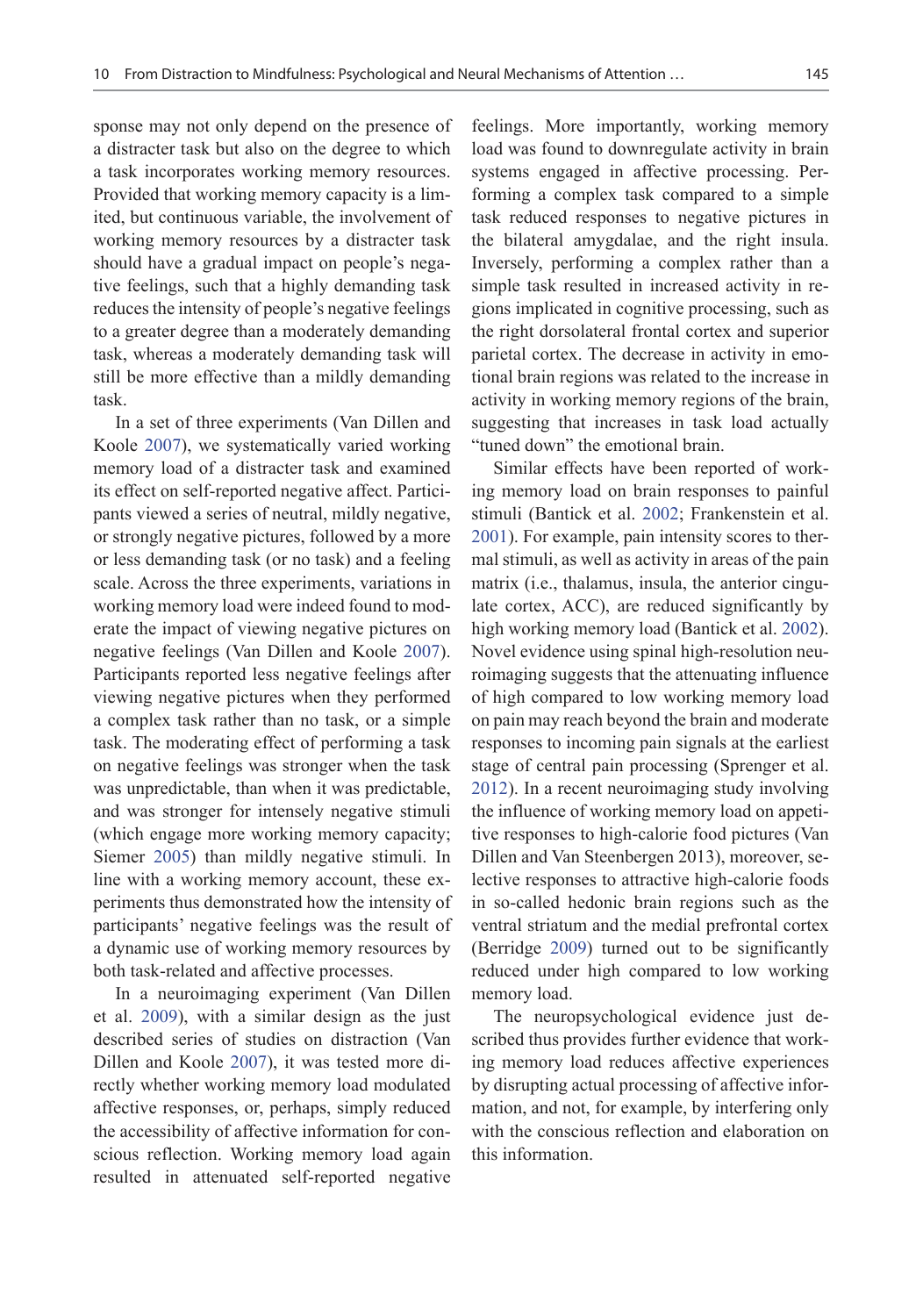# **10.3.3 Distraction and the Regulation of Behavior**

Although the regulation of attention and affective responses can be an important goal in itself, self-regulation is often targeted at the control of actual behavior. An important question thus is to what extent distraction can be a helpful tool to regulate (unwanted) behavior. In what follows, we describe research findings that suggest that taxing working memory resources can reduce the impact of affective and motivational cues on (social) judgments and on behavior.

In one study, Bushman et al. ([2005\)](#page-11-15) investigated the role of angry rumination in triggered displaced aggression, which is the displacement of anger (and the associated aggressive behavior) in response to an initial provocation to an unrelated mildly annoying event. Previous research has demonstrated that the intensity of angry feelings mediates the relationship between an initial provocation and displaced aggression (Pedersen et al. [2000](#page-13-11)). Bushman and colleagues, however, showed that any process that distracts processing resources away from an anger provocation effectively decreased triggered displaced aggression. In a similar vein, Van Dillen et al. [\(2012](#page-13-3)) showed that the impact of disgust on moral judgments depends on the availability of mental capacity. It has been widely demonstrated that feelings of disgust lead to harsher judgments of moral convictions (Wheatley & Haidt [2005\)](#page-13-12). Van Dillen and colleagues showed that when participants played a game of Tetris (distraction condition) rather than reflecting on their feelings in response to a disgust film clip (rumination condition), they reported less disgust, and, accordingly, made milder judgments about the moral conviction.

Importantly, performing a demanding distracter task may not only affect unwanted affective influences in the interpersonal domain but also in the control of appetitive impulses. In a recent study (Van Dillen et al. [2013,](#page-13-8) Study 3), participants were exposed to tempting food cues in a categorization task, while they were simultaneously performing a highly demanding distracter task or not. Afterwards, they could choose an attractive unhealthy snack or a healthy snack

as a reward from the experimenter. Participants who had been exposed to food temptations while performing the highly demanding distracter task were less likely to select an attractive but unhealthy snack over a less tasty but healthy snack, compared to control participants. This effect was especially pronounced among participants who were generally highly responsive to tasty food cues (i.e., who scored high on the Power of Food Scale, Lowe et al. [2009\)](#page-12-13). These findings again show that high working memory load can prevent elaborations of pleasure and reward in response to attractive food stimuli, so that their impact on the subsequent motivation to actually indulge in them is reduced. Further corroborating this process, being exposed to attractive food pictures while holding a high, compared to a low working memory load, also curbed the development of cravings in response to such food cues. Again, an important mediator of the affect–behavior link seems to be how much working memory resources are available for further elaboration on an affective stimulus.

# **10.3.4 Distraction's Possible Limitations**

As we have seen, distraction can be a powerful self-regulation strategy, as it disrupts the attentional selection and subsequent processing of affective information, and its influence on behavior (Van Dillen et al. [2013\)](#page-13-8). Yet, distraction is unlikely to be the ultimate solution to all of people's self-regulation problems. Indeed, when a strong desire has already been aroused, maintaining a high cognitive load sometimes makes it more difficult to resist temptation (e.g., chocolate cake) and pursue a long-term goal (e.g., dieting; Ward and Mann [2000\)](#page-13-13)—possibly because cognitive load interferes with (top-down) self-control efforts, rather than with the (bottom-up) affective responses that lead to temptation. Working memory load may thus have opposing effects on self-regulation depending on the timing of the distracter task.

Little is known, moreover, about the longterm effects of distraction, with some research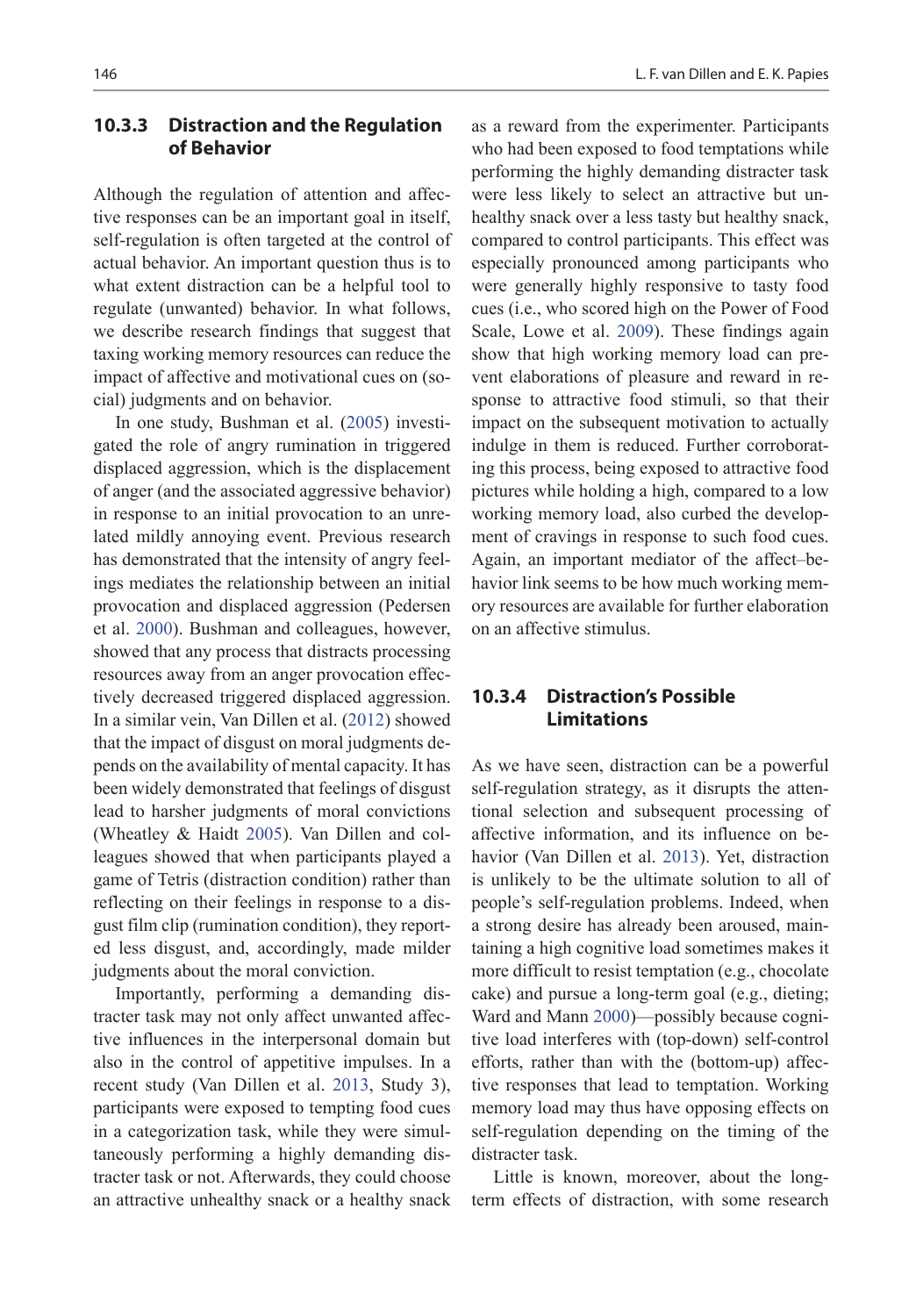suggesting memory costs for the to-be regulated material, due to reduced reprocessing in working memory (Kron et al. [2010;](#page-12-14) Sheppes and Meiran [2008](#page-13-14)). Whereas this may have beneficial consequences in some instances (e.g., working memory load during the consolidation of emotional memories can reduce traumatic memory intrusions, Holmes et al. [2009\)](#page-12-12), such memory costs may also preclude learning, and the integration of affective information in a broader context. As the source of affective responses thus remains unchanged, responses to more stable problematic situations may rebound once people cease to distract themselves (but see Bonanno et al. [1995\)](#page-11-16). It is therefore important to consider other forms of attention regulation that allow people to deal in more comprehensive ways with their affective responses.

### **10.4 Beyond Distraction: Mindfulness**

One alternative strategy of regulating attention that has gained increased popularity recently is mindfulness. This approach is based on insights and practices that Buddhist practitioners have developed over thousands of years during meditation and systematic study of the human mind. These insights are increasingly recognized and integrated in Western science, and studied in psychology, neuroscience, and the emerging domain of contemplative science.

The Western term mindfulness is most often used to refer to an open and nonjudgmental form of awareness that is centered on presentmoment experiences, including one's thoughts, emotions, and sensations<sup>1</sup> (Kabat-Zinn [2003\)](#page-12-15). A useful operational definition has been offered by Bishop and colleagues ([2004\)](#page-11-17). This specifies two components of mindfulness, namely attention regulation, with increased top-down control of attention, and the quality of one's attention, which we refer to as the perspective of *mindful attention*. While both of these components are typically practiced in mindfulness training (such as mindfulness-based stress reduction, Kabat-Zinn [1994](#page-12-16)), they may have separable effects on attentional processes. We now discuss each of these components and their application to selfregulation.

## **10.4.1 Training Attention Regulation Through Meditation**

Attention regulation refers to top-down control of one's attention such as to maintain it on a chosen object, despite distractions. This can be trained by meditation practice, which is a crucial part of mindfulness training. Here, the practitioner typically focuses attention continuously on a chosen stimulus, such as the breath or a visual object, and returns attention to the focal object once it has inadvertently shifted away. With regular practice, attention becomes increasingly stable, which improves attention and executive control (Lutz et al. [2008](#page-12-17)). Mindfulness interventions with a focus on attention regulation have shown effects on variety of cognitive tasks that rely on working memory and executive control, reflecting increased control over attention (e.g., Jha et al. [2007](#page-12-18); Mrazek et al. [2013](#page-12-19); Slagter et al. [2007\)](#page-13-15).

These cognitive benefits of the attentiontraining component of mindfulness are associated with functional and structural changes in several cortical regions supporting attentional processes. Sustaining attention during meditation has been shown to rely on attention networks involving, among others, the dorsolateral prefrontal cortex (DLPFC) for focused attention, and the anterior insula and dorsal ACC for detecting that one's mind has wandered from the chosen target (Hasenkamp et al. [2012](#page-12-20)). Using these attention networks for meditation becomes increasingly efficient with experience, such that less activation is required to maintain focused attention (Brefczynski-Lewis et al. [2007](#page-11-18)). This is also reflected in increased functional connectivity within attentional networks in experienced meditators (Hasenkamp and Barsalou [2012\)](#page-12-21). Extensive meditation practice has been shown to

 $1$  For a discussion of the use of the term in Buddhhism, see Lutz, Dunne, & Davidson, 2007.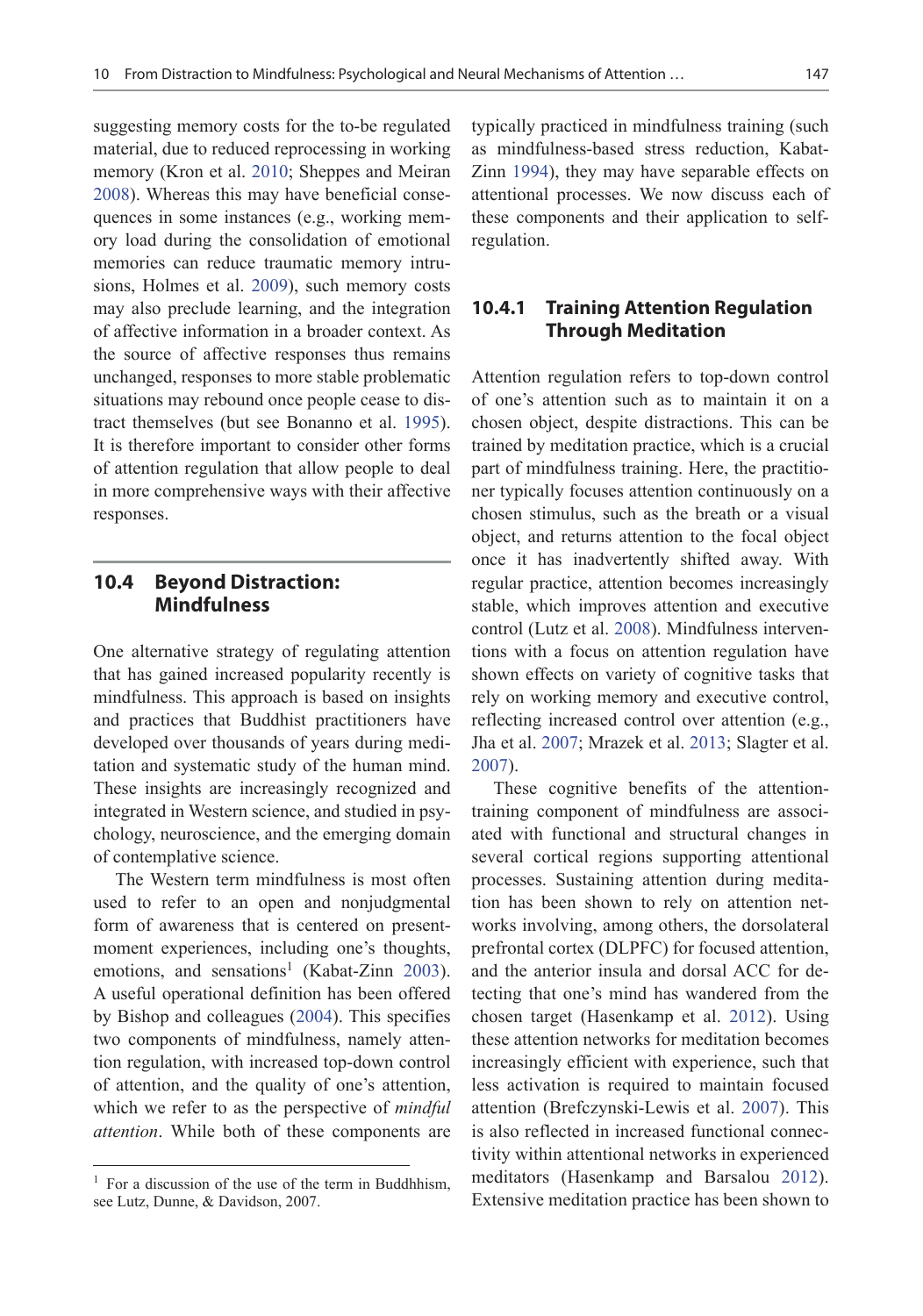be associated with increased cortical thickness in regions associated with attention, interoception, and sensory processing, including the prefrontal cortex (PFC) and right anterior insula (Lazar et al. [2005\)](#page-12-22). These effects reflect the focus of meditation practice, namely to keep focusing attention on one's breath and sensory experiences for an extended period of time (Lazar et al. [2005](#page-12-22)).

Thus, the attention training in mindfulness approaches makes it increasingly easy to disengage from distracting thoughts or stimuli and return to one's chosen object of attention. More generally, training attention regulation benefits self-regulation, because effective attentional deployment by increased top-down control over attention allows one to disengage from affective or tempting stimuli, helps to identify and shift attention to other cues, supports cognitive change strategies such as reappraisal or even distraction, and facilitates emotion regulation in other ways (Van Dillen et al. [2012;](#page-13-3) Wadlinger and Isaacowitz [2011](#page-13-16)). Indeed, various studies have shown that attention training in the context of mindfulness training benefits emotion regulation and facilitates dealing with stress, illness, anxiety, and other affective challenges (see Wadlinger and Isaacowitz [2011,](#page-13-16) for a review). Even a 15-min focused attention exercise has been shown to reduce affective responses to strongly valenced stimuli (Arch and Craske [2006\)](#page-11-19). Supporting these psychological effects, neuroimaging findings suggest that mindfulness training increases gray matter density in regions involved in emotion regulation, such as the hippocampus, the posterior cingulate cortex (PCC), and the temporo-parietal junction (TPJ; Hölzel et al. [2011\)](#page-12-23).

In mindfulness practice, people usually train attention regulation to be able to keep attention focused on the present moment, rather than engage in mind wandering or getting immersed in affective states. People typically spend a large amount of time daydreaming or mind wandering, but this mind wandering often makes us unhappy (Killingsworth and Gilbert [2010](#page-12-24)) and is associated with biological markers of stress (Epel et al. [2013](#page-11-20); but see Baird et al. [2012,](#page-11-21) for how mind wandering can help problem solving). Mindfulness practice has been shown to reduce such mind wandering, including the excessive rumination about past events associated with depression (e.g., Mrazek et al. [2013;](#page-12-19) Teasdale et al. [2000\)](#page-13-17). Thus, focusing attention on one's presentmoment experiences appears to be an effective way to regulate one's overall affective state and well-being (see Brown et al. [2007](#page-11-22)).

The work on mindfulness discussed so far has suggested that attention training can facilitate self-regulation because it increases top-down control over attention. Research on mindfulness, however, suggests that focusing attention is particularly effective if it is accompanied by adopting a certain perspective on one's experiences, which we call mindful attention. Thus, we now describe the mindful attention perspective on one's experiences in more detail and discuss its implications for self-regulation.

#### **10.4.2 Mindful Attention**

Mindful attention refers to the metacognitive awareness that one's experiences are in essence mental events, and transient in nature (Papies et al. [2012\)](#page-12-25). Mindful attention utilizes the uniquely human faculty of being able to observe one's own mental processes, and see their inherent character as mental events (Lutz et al. [2008;](#page-12-17) Papies et al. [2012;](#page-12-25) Teasdale [1999\)](#page-13-18). In the mindfulness literature, this metacognitive awareness is also referred to as "decentering," and in self-report measures, this aspect of mindfulness is captured in subscales assessing the nonidentification or nonreactivity to one's experiences (e.g., Baer et al. [2006](#page-11-23); Lau et al. [2006\)](#page-12-26). While much empirical work has examined the effects of the attention-training component of mindfulness, the metacognitive awareness component of mindfulness has received little research attention. Therefore, and in order to examine the effects of mindful attention systematically, we recently developed a brief laboratory training procedure (Papies et al. [2012\)](#page-12-25) in which participants learn to apply this perspective to their own experiences. This training allows us to examine the effects of mindful attention in controlled experiments.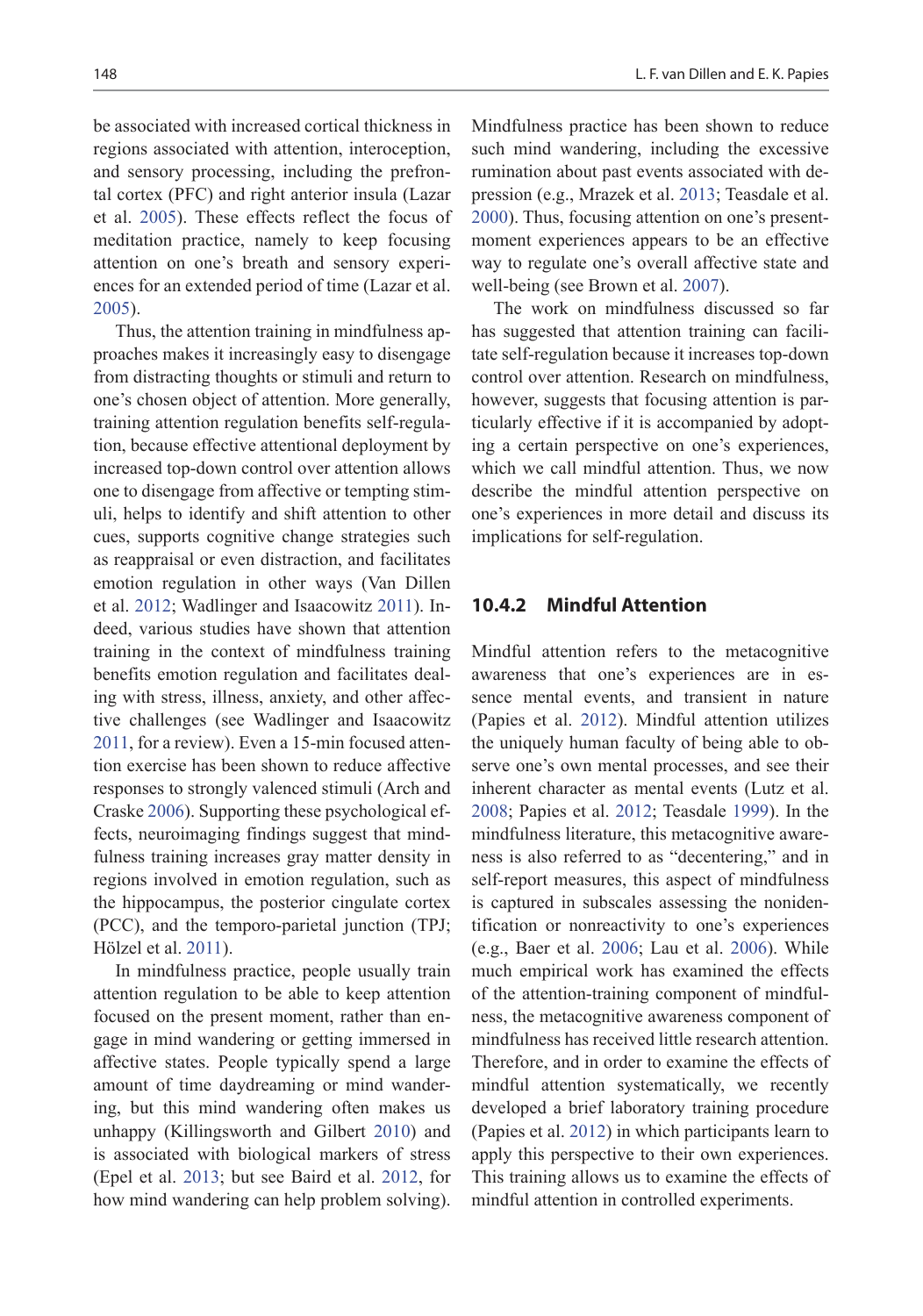In this mindful attention training, participants view a series of stimuli that potentially induce affective or motivational responses, such as pictures of positive and negative scenes, pictures of highly tempting and neutral food objects, or pictures of attractive and less attractive opposite-sex others. While viewing these pictures, participants are instructed to simply observe their reactions to them, and to consider the transitory nature of these reactions as passing mental events, which arise and disappear. Thus, participants are asked to simply observe all of their responses, without avoiding or suppressing them, and to view them as passing mental events.

We assume that typically, when participants view objects and scenes in such pictures, they spontaneously simulate how they would interact with them and what the resulting experiences would be (Barsalou [2009](#page-11-24); Papies and Barsalou [2014](#page-12-27)). When seeing pictures of attractive food items, for example, participants simulate eating and enjoying the food, which is reflected in them representing such food in terms of its taste, texture, and hedonic qualities (Papies [2013\)](#page-12-5), as well as in activations in primary gustatory and reward areas in the brain (Simmons et al. [2005\)](#page-13-19). As discussed above, to the degree that enough cognitive resources are available, these simulations can unfold into full-blown experiences of craving and desire (see Van Dillen et al. [2013\)](#page-13-8), and increase the motivation to obtain the presented stimuli. However, when applying mindful attention, participants actively consider these thoughts and reward expectations, they learn to see how these mental events are triggered by the pictures they are viewing, and they can observe them arise and disappear. As a result of applying this perspective, participants should be less likely to get immersed in vivid simulations of pleasure and reward, and the motivation toward the presented stimuli might be reduced.

The results of a number of experiments indeed confirm these hypotheses. Applying mindful attention to pictures of attractive food eliminated approach impulses toward these stimuli in a reaction-time-based approach-avoidance task (Papies et al. [2012](#page-12-25)), and reduced choices for attractive, high-calorie food over neutral, healthy food

in both a laboratory and a field setting (Papies et al. [2014](#page-13-20)). In addition, cravings for food were reduced among mindful attention compared to control participants (Papies et al. [2014](#page-13-20)). Similarly, applying mindful attention to pictures of opposite-sex other reduced the temptation of these stimuli for participants who had a strong motivation for casual sex (i.e., an unrestricted socio-sexual orientation, Simpson and Gangestad [1991](#page-13-21)). A recent neuroimaging study on this topic showed that mindful attention reduces experienced cravings among cigarette smokers, as well as craving-related neural activity in response to cigarette pictures, particularly in a region of the ACC (the subgenual ACC). Moreover, changes in the connectivity between brain areas implicated in the experience of craving, such as the sgACC and the ventral striatum, suggested that mindful attention may decouple craving neurocircuitry, without active downregulation by PFC regions (Westbrook et al. [2013\)](#page-13-22). Accordingly, these findings suggest that mindful attention may reduce bottom-up attention directly, without the engagement of topdown control networks.

The above studies demonstrate that mindful attention can decrease the motivation for otherwise highly tempting stimuli. As one learns to see one's thoughts of pleasure and reward in response to attractive stimuli as mere mental events, these thoughts become less compelling, and they are less likely to lead to motivated behavior toward these stimuli. Mindful attention reveals that the reward from a stimulus comes merely from one's own thoughts about it, making the stimulus *itself* less attractive, without requiring active downregulation of its reward value.

Some similar findings have been reported from applications of mindfulness for dealing with negative affect. In particular, seeing one's depressed or even suicidal thoughts as mere mental events is crucial for the effectiveness of mindfulnessbased approaches to reduce relapse in depression (see Williams [2008](#page-13-23)). In a recent neuroimaging study, moreover, patients with generalized anxiety disorder (GAD) who followed a mindfulness training showed changes in connectivity between amygdala and PFC regions (i.e., increased positive coupling) which correlated with the strength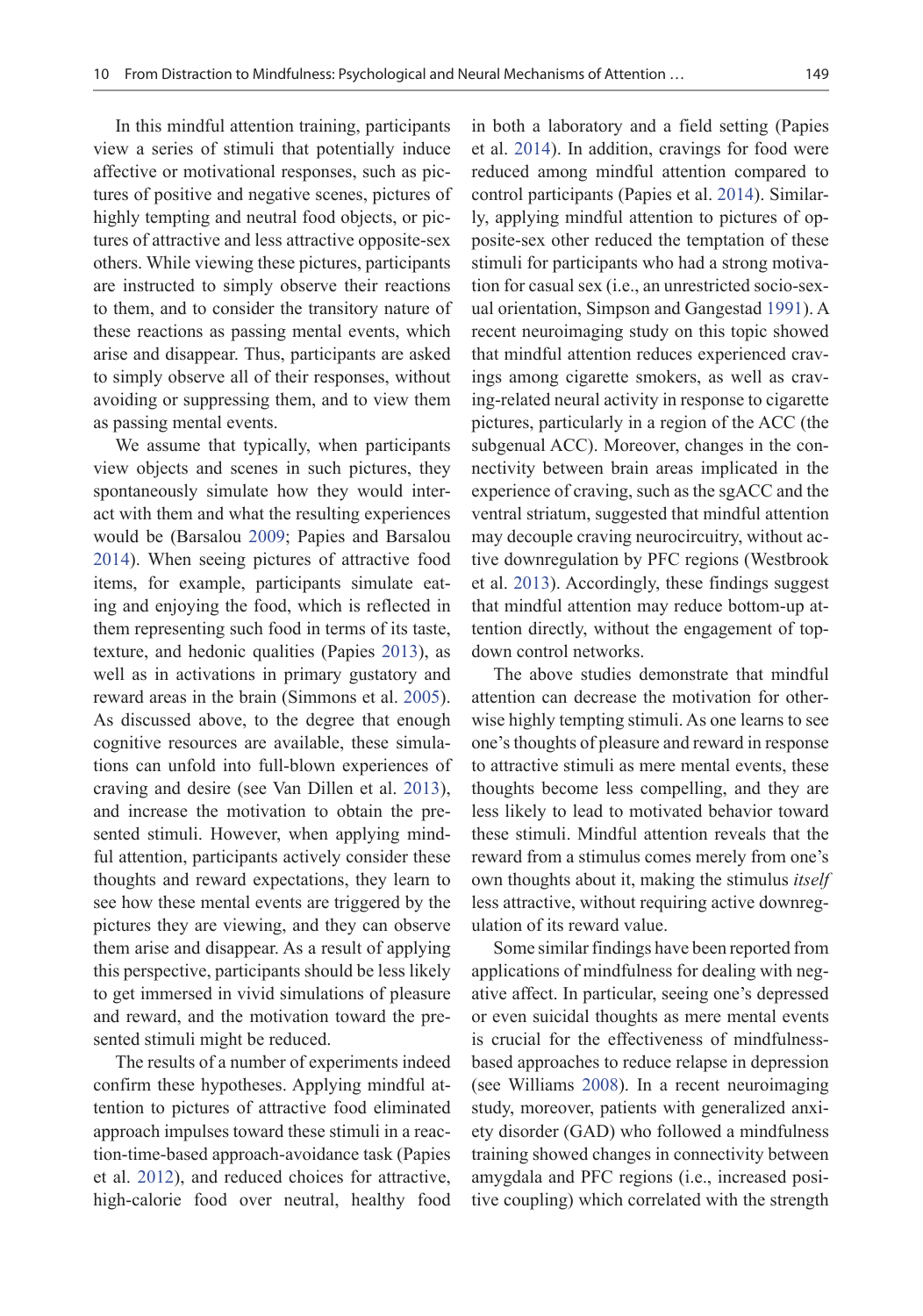of symptom improvements (Hölzel et al. [2011\)](#page-12-23). These changes are interpreted as an increased "decentering," which allows one to observe one's own experiences as mere mental events, as it is trained in mindful attention. However, more research is needed to systematically examine the application of the mindful attention perspective in this domain.

Together, these studies show that regulating the quality of one's attention to change one's relationship with one's own thoughts and experiences can be an effective strategy to enhance self-regulation and well-being. This applies to reducing the affective and motivational impact of both positive and negative information. Importantly, this does not imply that reactions to affective information are simply attenuated. During painful stimulation, mindful attention has, for example, been observed to result in activations in the ACC, thalamus, and insula—regions associated with primary pain processing, whereas activity in evaluative regions, such as the amygdala and hippocampus, did decrease (Grant et al. [2011\)](#page-11-25). Possibly, mindfulness increases sensitivity to primary affective reactions, which should facilitate adequate self-regulation as one can deal with these reactions before they gain momentum through additional rumination and elaboration (Teper et al. [2013](#page-13-24)).

#### **10.4.3 Changing the Focus or the Quality of Attention**

The attention strategies outlined here, that address the focus, the regulation, and the quality of one's attention, differ in important ways. As discussed above, changing the focus of attention may contribute to self-regulation in the face of strong affective or motivational stimuli to the degree that it prevents the development of fullblown affective responses and cravings. This suggests that strong affective responses rely on the availability of cognitive resources, and that engaging these in a competing task can therefore promote self-regulation. However, applying distraction is not always possible, and in addition, may be less effective in acute self-control situations (i.e., Ward and Mann [2000](#page-13-13)). Moreover, the

attenuating impact of working memory load on actual sensory experiences may result in compensatory behavior once people indulge in a temptation, for example, by consuming more salty or sugary foods to make up for weakened taste experiences (Van der Wal and Van Dillen [2013\)](#page-13-25). In addition to distraction, changing the focus of attention can also be achieved by training attention regulation, for example, through meditation. However, the ability to do this spontaneously and effectively may develop only with substantial practice (Wadlinger and Isaacowitz [2011](#page-13-16)).

In contrast, the perspective of mindful attention reduces the intensity of full-blown motivational responses by revealing their nature as passing mental states. Indeed, mindful attention seems to be at its most effective when individuals aremost susceptible to the reward of the presented stimuli, for example, because they are hungry, or because they have a strong interest in casual sex (Papies et al. [2014](#page-13-20)). Possibly, when one's desires are most vivid and intense, they are more easily observed, and more easily seen as mere mental events, which arise and eventually dissipate. Therefore, mindful attention might be most effective when temptation is strong. Briefly applying mindful attention to observe one's experiences as mere mental events may thus also facilitate the application of distraction or other forms of regulating attention, as it may reduce the immersion in one's initial affective responses (see Papies et al. [2014\)](#page-13-20). However, when affect is too strong, distraction may be the best way to create the opportunity for the application of more effortful techniques. Future research should examine systematically the optimal conditions for the use of each strategy.

Both the attention training techniques of mindfulness and the systematic application of mindful attention to facilitate self-control outside the laboratory may require substantial practice. Once learned, these strategies may have pronounced long-term effects (Wadlinger and Isaacowitz [2011\)](#page-13-16). However, the effort and time required to learn and enact them make them less effective for individuals who are not highly motivated to address their self-control problems. Thus, changing the focus and the quality of attention may both have advantages and disadvantages, suggesting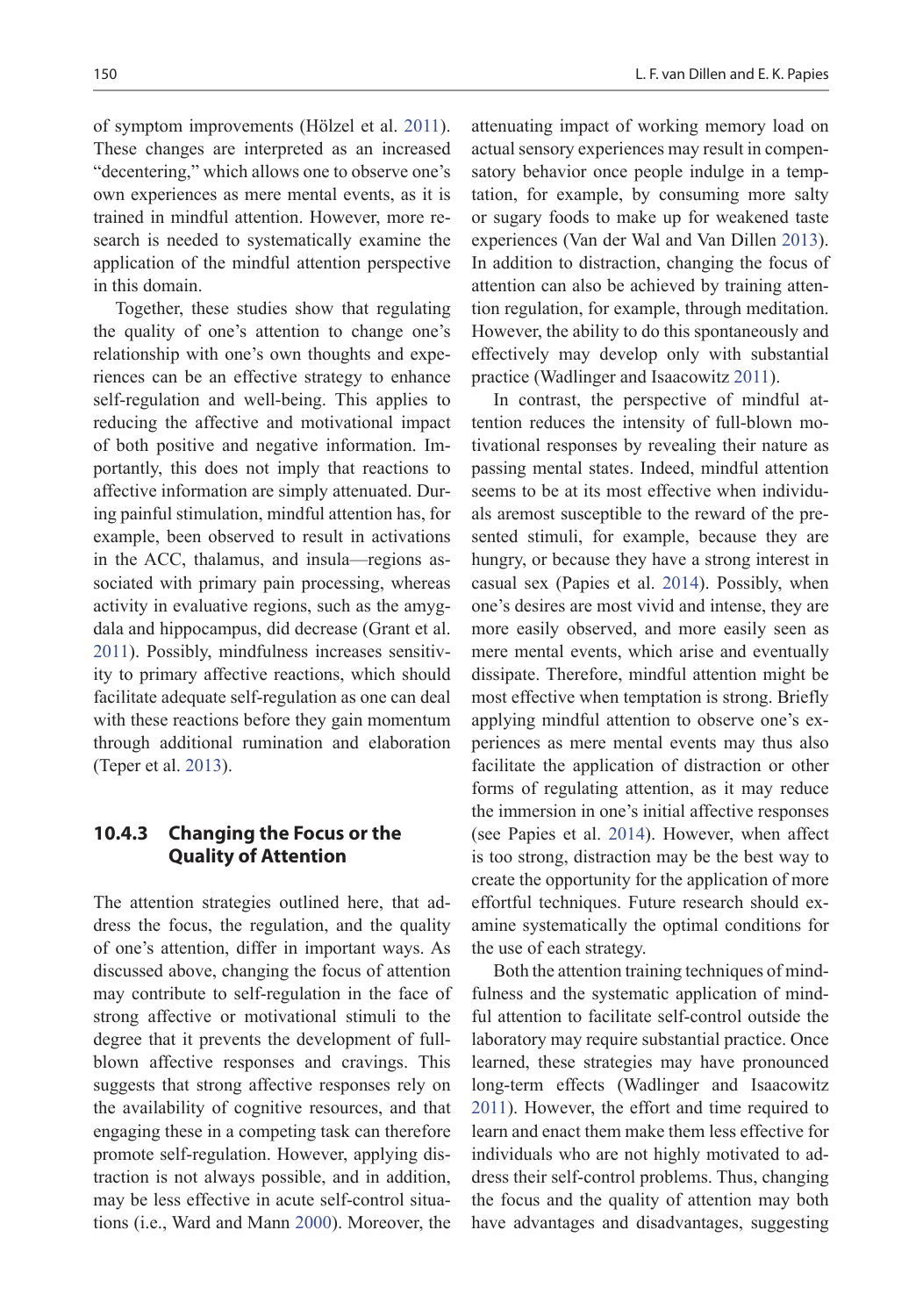that there is no one-size-fits-all solution for all self-regulation challenges.

Clearly, there may be other attention strategies that enhance self-regulation, and that share features with one or both of the approaches we described. For example, research suggests that taking a global (rather than a local) perspective on emotional information reduces attentional capture of this information (Gable and Harmon-Jones [2012](#page-11-26)). As with mindful attention, this strategy allows people to view things in a different perspective, while at the same time, attention is paid to other nonemotional information, which is also central to distraction and attention regulation training through meditation.

Another example of such an integrative approach is eye movement desensitization and reprocessing (EMDR) therapy (Lee and Cuijpers [2013](#page-12-28)). Here, participants are guided to retrieve a painful or otherwise intrusive memory, and while reliving their emotional peak experience, they are instructed to maintain their attention on alternating visual or auditory stimuli. With repeated treatment, the intensity of these memories is commonly strongly reduced. Accordingly, EMDR has proven an effective therapy for treating affective disorders ranging from emotional trauma to addiction (Lee and Cuijpers [2013](#page-12-28)). The effectiveness of this intervention may depend critically on the combination of both attention to one's affective reactions and distraction, which simultaneously allows the disruption of traumatic recollection in working memory and increased psychological distance from the trauma (Gunter and Bodner [2008\)](#page-12-29). Thus, whereas the application of a specific strategy should be tailored to the context and to the individual's need, distraction, mindful attention, and other attention strategies such as EMDR may prove highly effective self-regulation tools in a variety of domains.

# **Conclusion**

Integrating insights from psychology and neuroscience, in this chapter, we investigated attention strategies that may facilitate self-regulation, namely distraction, training attention regulation

(through mindfulness meditation), and mindful attention. We presented evidence that these strategies affect both the focus and the quality of attention, and as a result, the impact of affective information on thoughts, feelings, and behavior. Whereas seemingly opposing in nature, we have found that both distraction and mindfulness can undermine intrusive thinking patterns in response to affective information that normally result in more impulsive behavior.

We have seen, moreover, that the effectiveness of these strategies is reflected not only in behavioral measures of self-regulation success but in neurophysiological indices as well, and how combining these behavioral and neuroscience measures can help to understand underlying mechanisms of attention strategies. For example, neuroscience studies of both distraction and mindfulness point to the involvement of prefrontal control regions along with brain regions engaged in processing of threat and reward, suggesting that these self-regulation strategies may affect (at least in part) the same neural network. These strategies may, however, engage this network in different ways, as distraction seems to involve the increased engagement of prefrontal brain regions for task-related processing, whereas training attention regulation may affect the connectivity between control and affective brain regions. Preliminary evidence, moreover, points to the possibility that specifically mindful attention affects the reactivity of affective and primary sensory regions, even in the absence of top-down prefrontal control. Examining these attention strategies further, especially their neuropsychological signatures and their long-term effects, may provide new insights in what makes them effective for particular self-regulation situations.

At any moment in time, humans can only keep a few things in their minds. Ironically, this fundamental limitation of human information processing may also have some beneficial consequences. Because processing both affective and non-affective information requires the use of limited attention resources, people can control affective processes via the allocation of attention. By either intentionally directing attention away from affective information or by mindfully observing one's own reactions to it, the impact of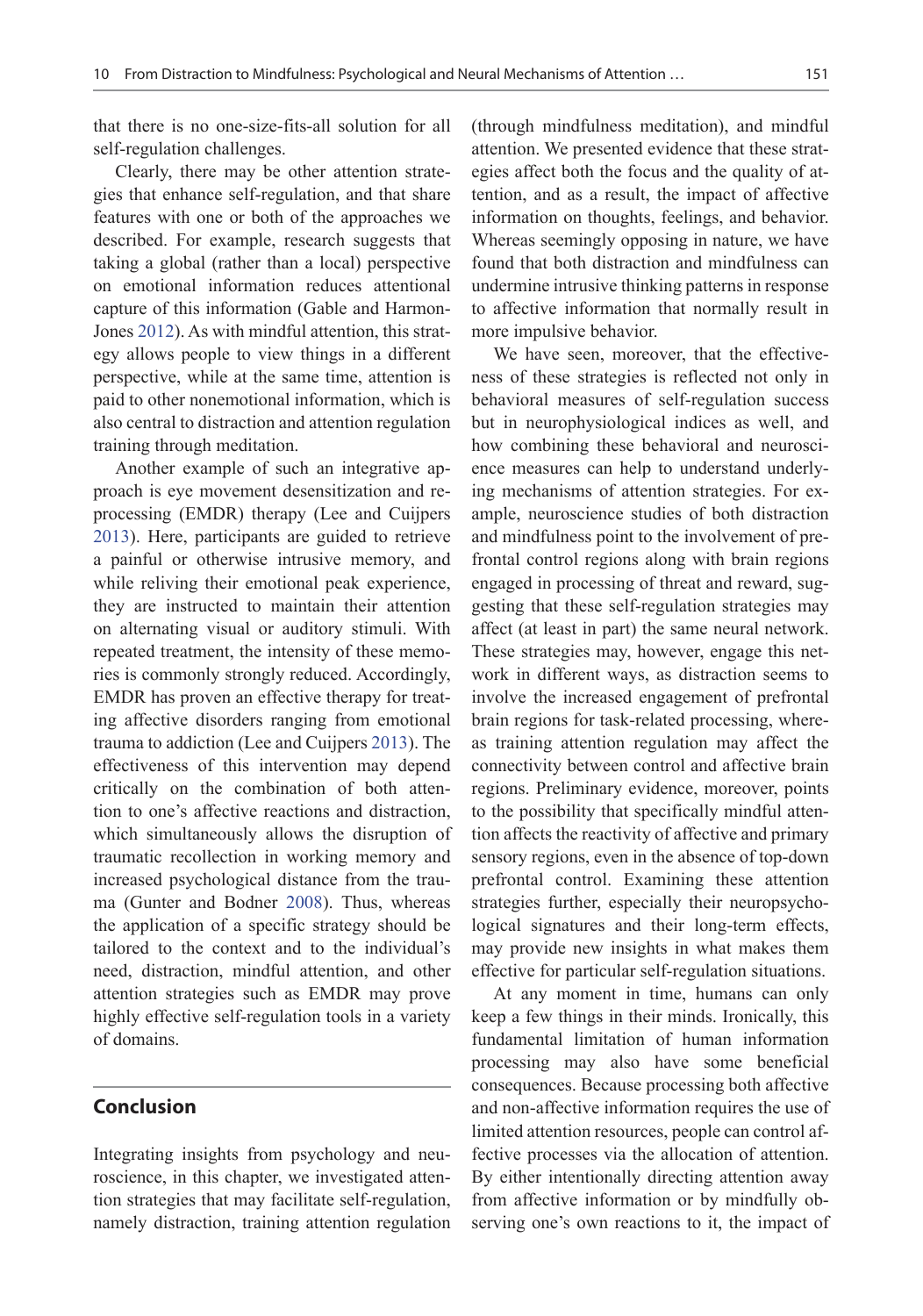this information on subsequent thought and behavior can be regulated to facilitate long-term goal pursuit and well-being.

**Acknowledgment** The preparation of this chapter was partly supported by a grant (VENI-451−10-027) from the Netherlands Organization for Scientific Research to Esther K. Papies.

#### **References**

- <span id="page-11-5"></span>Anderson, A. K., & Phelps, E. A. (2001). Lesions of the human amygdala impair enhanced perception of emotionally salient events. *Nature, 411,* 305–309.
- <span id="page-11-19"></span>Arch, J. J., & Craske, M. G. (2006). Mechanisms of mindfulness: Emotion regulation following a focused breathing induction. *Behaviour Research and Therapy, 44,* 1849–1858.
- <span id="page-11-23"></span>Baer, R. A., Smith, G. T., Hopkins, J., Krietemeyer, J., & Toney, L. (2006). Using self-report assessment methods to explore facets of mindfulness. *Assessment, 13*(1), 27–45. doi:10.1177/1073191105283504.
- <span id="page-11-13"></span>Bantick, S. J., Wise, R. G., Ploghaus, A., Clare, S., Smith, S. M., & Tracey, I. (2002). Imaging how attention modulates pain in humans using functional MRI. *Brain, 125,* 310–319.
- <span id="page-11-21"></span>Baird, B., Smallwood, J., Mrazek, M. D., Kam, J. W. Y., Franklin, M. S., & Schooler, J. W. (2012). Inspired by Distraction Mind Wandering Facilitates Creative Incubation. *Psychological Science, 23,* 1117–1122.
- <span id="page-11-24"></span>Barsalou, L. W. (2009). Simulation, situated conceptualization, and prediction. *Philosophical Transactions of the Royal Society B: Biological Sciences, 364,* 1281– 1289. doi:10.1098/rstb.2008.0319.
- <span id="page-11-6"></span>Berridge, K. C. (2009). 'Liking' and 'wanting' food rewards: Brain substrates and roles in eating disorders. *Physiology & Behavior, 97,* 537–550.
- <span id="page-11-17"></span>Bishop, S. R., Lau, M., Shapiro, S., Carlson, L., Anderson, N. D., Carmody, J., Segal, Z., Abbey, S., Speca, M., Velting, D., & Devins, G. (2004). Mindfulness: A proposed operational definition. *Clinical Psychology: Science and Practice, 11,* 230–241.
- <span id="page-11-16"></span>Bonanno, G. A., Holen, A., Keltner, D., & Horowitz, M. J. (1995). When avoiding unpleasant emotions might not be such a bad thing—Verbal-autonomic response dissociation and midlife conjugal bereavement. *Journal of Personality and Social Psychology, 69,* 975–989.
- <span id="page-11-0"></span>Bradley, M. M. (2009). Natural selective attention: Orienting and emotion. *Psychophysiology, 46,* 1-11.
- <span id="page-11-18"></span>Brefczynski-Lewis, J. A., Lutz, A., Schaefer, H. S., Levinson, D. B., & Davidson, R. J. (2007). Neural correlates of attentional expertise in long-term meditation practitioners. *Proceedings of the National Academy of Sciences, 104*(27), 11483–11488. doi:10.1073/ pnas.0606552104.
- <span id="page-11-22"></span>Brown, K. W., Ryan, R. A., & Creswell, J. D. (2007). Mindfulness: Theoretical foundations and evidence for its salutary effects. *Psychological Inquiry, 18,* 211–237.
- <span id="page-11-15"></span>Bushman, B. J., Bonacci, A. M., Pedersen, W. C., Vasquez, E. A., & Miller, N. (2005). Chewing on it can chew you up: Effects of rumination on triggered displaced aggression. *Journal of Personality and Social Psychology, 88,* 969–983.
- <span id="page-11-10"></span>Christenfeld, N. (1997). Memory for pain and the delayed effects of distraction. *Health Psychology, 16,* 327–330.
- <span id="page-11-3"></span>Corbetta, M., Patel, G.H., & Shulman, G.L. (2008). The reorienting system of the human brain: From environment to theory of mind. *Neuron, 58,* 306–324.
- <span id="page-11-4"></span>Egeth, H. E., & Yantis, S. (1997). Visual attention: Control, representation, and time course. *Annual Review of Psychology, 48,* 269–297.
- <span id="page-11-20"></span>Epel, E. S., Puterman, E., Lin, J., Blackburn, E., Lazaro, A., & Mendes, W. B. (2013). Wandering minds and aging cells. *Clinical Psychological Science, 1,* 75–83. doi:10.1177/2167702612460234.
- <span id="page-11-12"></span>Erber, R. & Tesser, A. (1992). Task effort and the regulation of mood—The absorption hypothesis. *Journal of Experimental Social Psychology, 28,* 339–359.
- <span id="page-11-8"></span>Field, M., & Eastwood, B. (2005). Experimental manipulation of attentional bias increases the motivation to drink alcohol. *Psychopharmacology, 183,* 350–357.
- <span id="page-11-9"></span>Franken, I. H. A. (2003). Drug craving and addiction: Integrating psychological and neuropsychopharmacological approaches. *Progress in Neuro-Psychopharmacology & Biological Psychiatry, 27,* 563–579.
- <span id="page-11-14"></span>Frankenstein, U. N., Richter, W., McIntyre, M. C., & Remy, F. (2001). Distraction modulates anterior cingulate gyrus activations during the cold pressor test. *Neuroimage, 14,* 827–836.
- <span id="page-11-7"></span>Gable, P. A., & Harmon-Jones, E. (2011). Attentional states influence early neural responses associated with motivational processes: Local vs. global attentional scope and N1 amplitude to appetitive stimuli. *Biological Psychology, 87,* 303–305.
- <span id="page-11-26"></span>Gable P. A., & Harmon-Jones E. (2012). Reducing attentional capture of emotion by broadening attention: Increased global attention reduces early electrophysiological responses to negative stimuli. *Biological Psychology, 90,* 150–153.
- <span id="page-11-2"></span>Gerin, W., Davidson, K. W., Christenfeld, N. J. S., Goyal, T., & Schwartz, J. E. (2006). The role of angry rumination and distraction in blood pressure recovery from emotional arousal. *Psychosomatic Medicine, 68,* 64–72.
- <span id="page-11-11"></span>Glynn, L. M., Christenfeld, N., & Gerin, W. (2002). The role of rumination in recovery from reactivity: Cardiovascular consequences of emotional states. *Psychosomatic Medicine, 64,* 714–726.
- <span id="page-11-25"></span>Grant, J. A., Courtemanche, J., & Rainville, P. (2011). A nonelaborative mental stance and decoupling of executive and pain-related cortices predicts low pain sensitivity in Zen meditators. *Pain, 152,* 150–156.
- <span id="page-11-1"></span>Gross, J. J., & Thompson, R. A. (2007). Emotion regulation: Conceptual foundations. In J. J. Gross (Ed.),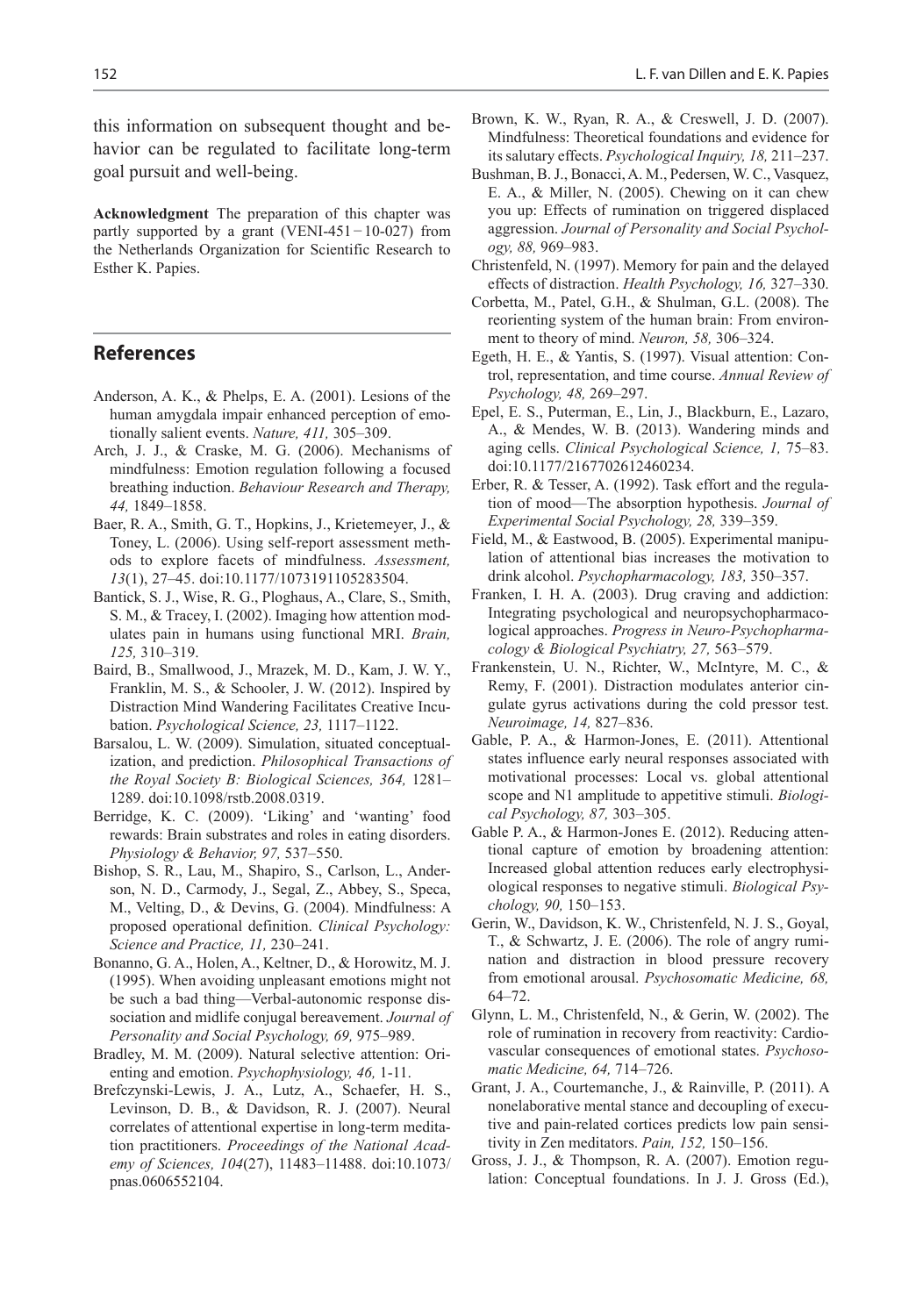*Handbook of emotion regulation* (pp. 3–24). New York: Guilford Press.

- <span id="page-12-29"></span>Gunter, R. W., & Bodner, G. E. (2008). How eye movements affect unpleasant memories: Support for a working memory account. *Behaviour Research and Therapy, 46,* 913–931.
- <span id="page-12-21"></span>Hasenkamp, W., & Barsalou, L. W. (2012). Effects of meditation experience on functional connectivity of distributed brain networks. *Frontiers in Human Neuroscience, 6,* 38.
- <span id="page-12-20"></span>Hasenkamp, W., Wilson-Mendenhall, C. D., Duncan, E., & Barsalou, L. W. (2012). Mind wandering and attention during focused meditation: A fine-grained temporal analysis of fluctuating cognitive states. *NeuroImage, 59*(1), 750–760.
- <span id="page-12-7"></span>Hofmann, W., & Dillen, L. V. (2012). Desire The New Hot Spot in Self-Control Research. *Current Directions in Psychological Science, 21,* 317–322.
- <span id="page-12-12"></span>Holmes, E. A., James, E. L., Coode-Bate, T., & Deeprose, C. (2009). Can playing the computer game Tetris reduce the build-up of flashbacks for trauma? A proposal from cognitive science. *PLoS ONE, 4,* e4153.
- <span id="page-12-23"></span>Hölzel, B. K., Carmody, J., Vangel, M., Congleton, C., Yerramsetti, S. M., Gard, T., & Lazar, S. W. (2011). Mindfulness practice leads to increases in regional brain gray matter density. *Psychiatry Research: Neuroimaging, 191,* 36–43.
- Hopfinger, J. B., Buonocore, M. H., & Mangun, G. R. (2000). The neural mechanisms of top-down attentional control. *Nature Neuroscience, 3,* 284–291.
- <span id="page-12-18"></span>Jha, A. P., Krompinger, J., & Baime, M. J. (2007). Mindfulness training modifies subsystems of attention. *Cognitive, Affective, & Behavioral Neuroscience, 7,* 109–119.
- <span id="page-12-0"></span>Johnston, W. A., & Dark, V. J. (1986). Selective attention. *Annual Review of Psychology, 37,* 43–75.
- <span id="page-12-9"></span>Joormann, J., & Siemer, M. (2004). Memory accessibility, mood regulation, and dysphoria: Difficulties in repairing sad mood with happy memories? *Journal of Abnormal Psychology, 113,* 179–188.
- <span id="page-12-15"></span>Kabat-Zinn, J. (2003). Mindfulness-based interventions in context: Past, present, and future. *Clinical Psychology—Science and Practice, 10,* 144–156.
- <span id="page-12-16"></span>Kabat-Zinn, J. (1994). *Wherever you go, there you are: Mindfulness meditation in everyday life*. New York: Hypoerion Books.
- <span id="page-12-8"></span>Kavanagh, D. J., Andrade, J., & May, J. (2005). Imaginary relish and exquisite torture: The elaborated intrusion theory of desire. *Psychological Review, 112,* 446–467.
- <span id="page-12-24"></span>Killingsworth, M. A., & Gilbert, D. T. (2010). A wandering mind is an unhappy mind. *Science, 330*(6006), 932–932. doi:10.1126/science.1192439.
- <span id="page-12-1"></span>Knudsen, E. I. (2007). Fundamental components of attention. *Annual Review of Neuroscience, 30,* 57–78.
- <span id="page-12-14"></span>Kron, A., Schul, A., Cohen, A., & Hassin, R. R. (2010). Feelings don't come easy: Studies on the effortful nature of feelings. *Journal of Experimental Psychology: General, 139,* 520–534.
- <span id="page-12-26"></span>Lau, M. A., Bishop, S. R., Segal, Z. V., Buis, T., Anderson, N. D., Carlson, L., Shapiro, S., Carmody, J., Abbey, S.,

& Devins, G. (2006). The toronto mindfulness scale: Development and validation. *Journal of Clinical Psychology, 62,* 1445–1467.

- <span id="page-12-22"></span>Lazar, S. W., Kerr, C. E., Wasserman, R. H., Gray, J. R., Greve, D. N., Treadway, M. T., McGarvey, M., Quinn, B.T., Dusek, J., Benson, H., Rauch, S.L., Moore, C.I., & Fischl, B. (2005). Meditation experience is associated with increased cortical thickness. *Neuroreport, 16,* 1893.
- <span id="page-12-28"></span>Lee, C. W., & Cuijpers, P. (2013). A meta-analysis of the contribution of eye movements in processing emotional memories. *Journal of Behavior Therapy and Experimental Psychiatry, 44,* 231–239.
- <span id="page-12-13"></span>Lowe, M. R., Butryn, M. L., Didie, E. R., Annunziato, R. A., Crenand, C. E., Ochner, C. et al. (2009). The power of food scale: A new measure of the psychological influence of the food environment. *Appetite, 53,* 114–118.
- Lutz, A., Dunne, J. D., & Davidson, R. D. (2007). Meditation and the neuroscience of consciousness: An introduction. In *The Cambridge Handbook of Consciousness*. Cambridge: New York, NY, US: Cambridge University Press.
- <span id="page-12-17"></span>Lutz, A., Slagter, H. A., Dunne, J. D., & Davidson, R. J. (2008). Attention regulation and monitoring in meditation. *Trends in Cognitive Sciences, 12,* 163.
- <span id="page-12-3"></span>Mann, T., & Ward, A. (2004). To eat or not to eat: Implications of the attentional myopia model for restrained eaters. *Journal of Abnormal Psychology, 113,* 90–98.
- <span id="page-12-4"></span>Metcalfe, J., & Mischel, W. (1999). A hot/cool system analysis of delay of gratification: Dynamics of willpower. *Psychological Review, 106,* 3–19.
- <span id="page-12-10"></span>Mischel, W., Shoda, Y., & Rodriguez, M. L. (1989). Delay of gratification in children. *Science, 244,* 933–938.
- <span id="page-12-11"></span>Morrow, J., & Nolen-Hoeksema, S. (1990). Effects of responses to depression on the remediation of depressive affect. *Journal of Personality and Social Psychology, 58,* 519–527.
- <span id="page-12-19"></span>Mrazek, M. D., Franklin, M. S., Phillips, D. T., Baird, B., & Schooler, J. W. (2013). Mindfulness Training Improves Working Memory Capacity and GRE Performance While Reducing Mind Wandering. *Psychological Science, 24,* 776-781.
- <span id="page-12-2"></span>Nolen-Hoeksema, S., & Morrow, J. (1993). Effects of rumination and distraction on naturally-occurring depressed mood. *Cognition & Emotion, 7,* 561–570.
- <span id="page-12-5"></span>Papies, E. K. (2013). Tempting food words activate eating simulations. *Frontiers in Psychology, 4,* 838. doi:10.3389/fpsyg.2013.00838.
- <span id="page-12-27"></span>Papies, E. K., & Barsalou, L. W. (2014). Grounding Desire and Motivated Behavior: A theoretical framework and empirical evidence. In The Psychology of Desire. New York, NY, US: Guilford Press.
- <span id="page-12-6"></span>Papies, E. K., Stroebe, W., & Aarts, H. (2008). The allure of forbidden food: On the role of attention in self-regulation. *Journal of Experimental Social Psychology, 44,* 1283–1292.
- <span id="page-12-25"></span>Papies, E. K., Barsalou, L. W., & Custers, R. (2012). Mindful attention prevents mindless impulses. *Social*